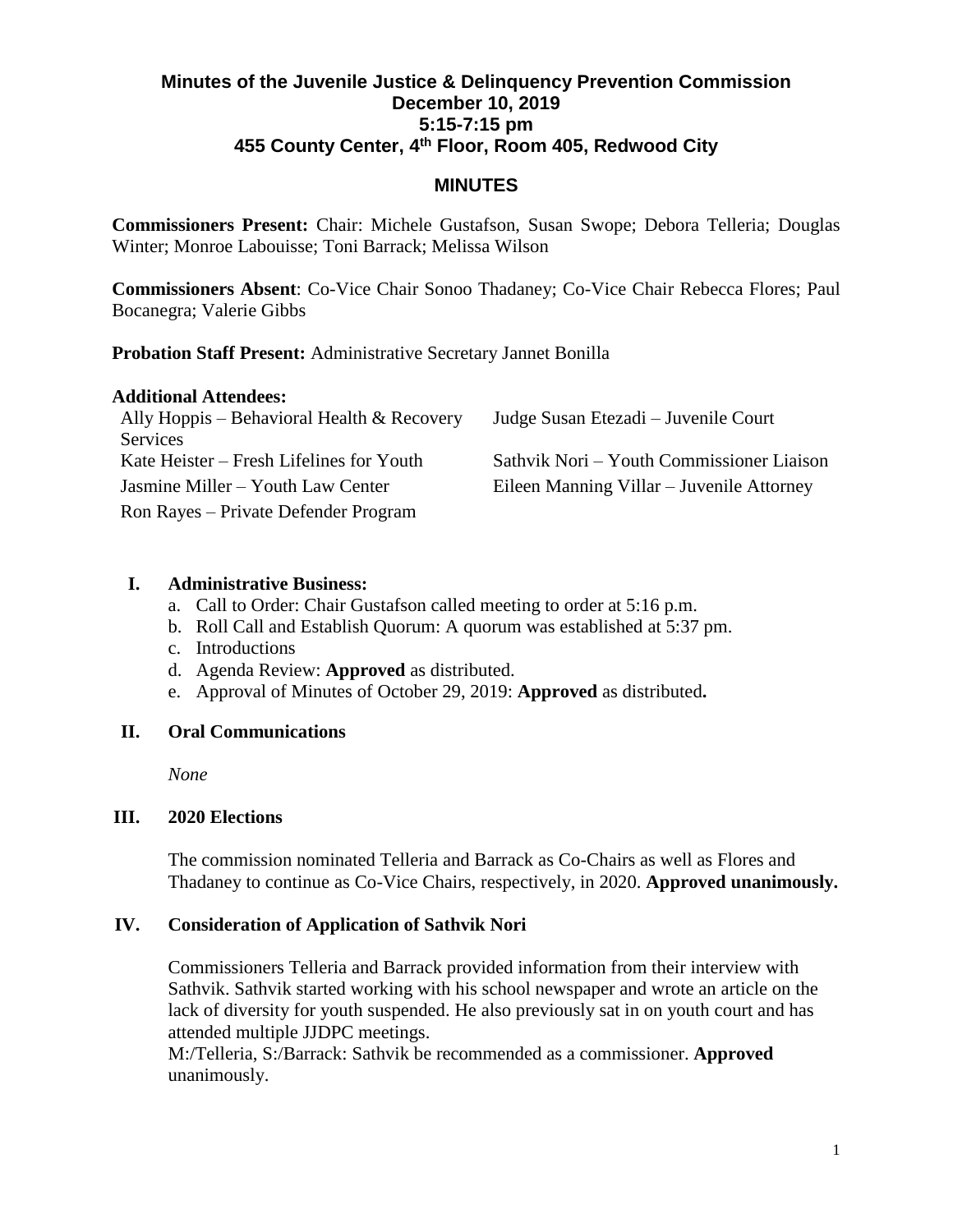### **V. 2019 Inspection**

- a. Commissioner Telleria reported all inspections are completed, there were a couple updates to the YSC education report. M:/Labouisse: Accept the YSC education report as amended. **Approved** unanimously.
- b. Commissioner Telleria agreed to take on the 2020 inspection lead role and will be discussing it with Commissioner Labouisse.

### **VI. Probation Report**

a. Commissioner Barrack reported there was 41 boys and 2 girls in Juvenile Hall; Camp Kemp had 7 youth and 6 youth in the Girls Empowerment Program. Probation reported 5 in-state placements as well. Commissioner Barrack met with Rich Hori and he is retiring February 21, 2020. The institutions division Management Analyst remains on a leave of absence, which will mean that statistics requested from Probation will not be available. Mr. Hori reported the protocol and criteria for PREP has been accepted and approved. The December PREP court calendar was moved to January because currently only one youth is eligible for PREP. By January, there may be 5 youth eligible for PREP so that there could be enough youth for a cohort.

The Private Defender's Program (PDP) and Behavioral Health and Recovery Services (BHRS) are being brought in for PREP discussions. Ron Rayes reported that the PDP has not been included in PREP planning, only in informational meetings. BHRS is planning services they will provide to PREP; they are looking to add time in the schedule for additional groups and are working with Probation to allocate time. FLY re-entry services for PREP are being sorted out. Mr. Rayes was asked why adjudication can be a lengthy process and he explained it is due investigation, case education, preparation for trial, and other factors.

In the future, the Commission may request the following be included in monthly statistics report outs: youth who are pre-adjudication vs. post-adjudication, as well as who is in for probation violations.

b. Commissioner Wilson met with Chief Keene. At the meeting, she found that her call to the BSCC requesting advisement regarding Title 15 had been misinterpreted and that Chief Keene may not have had the full picture of her volunteering for FLY at the YSC. Chief Keene explained the JJDPC relationship fall out with Probation consisted of other factors besides the incident with the BSCC and FLY, including the perception that the Commission seemed to view Probation as the only system partner responsible for youth incarceration. Following on to the discussion around juvenile justice, Commissioner Swope discussed her thoughts on the importance of being involved with the Education department, in particular.

#### **VII. Court Remarks and Discussion**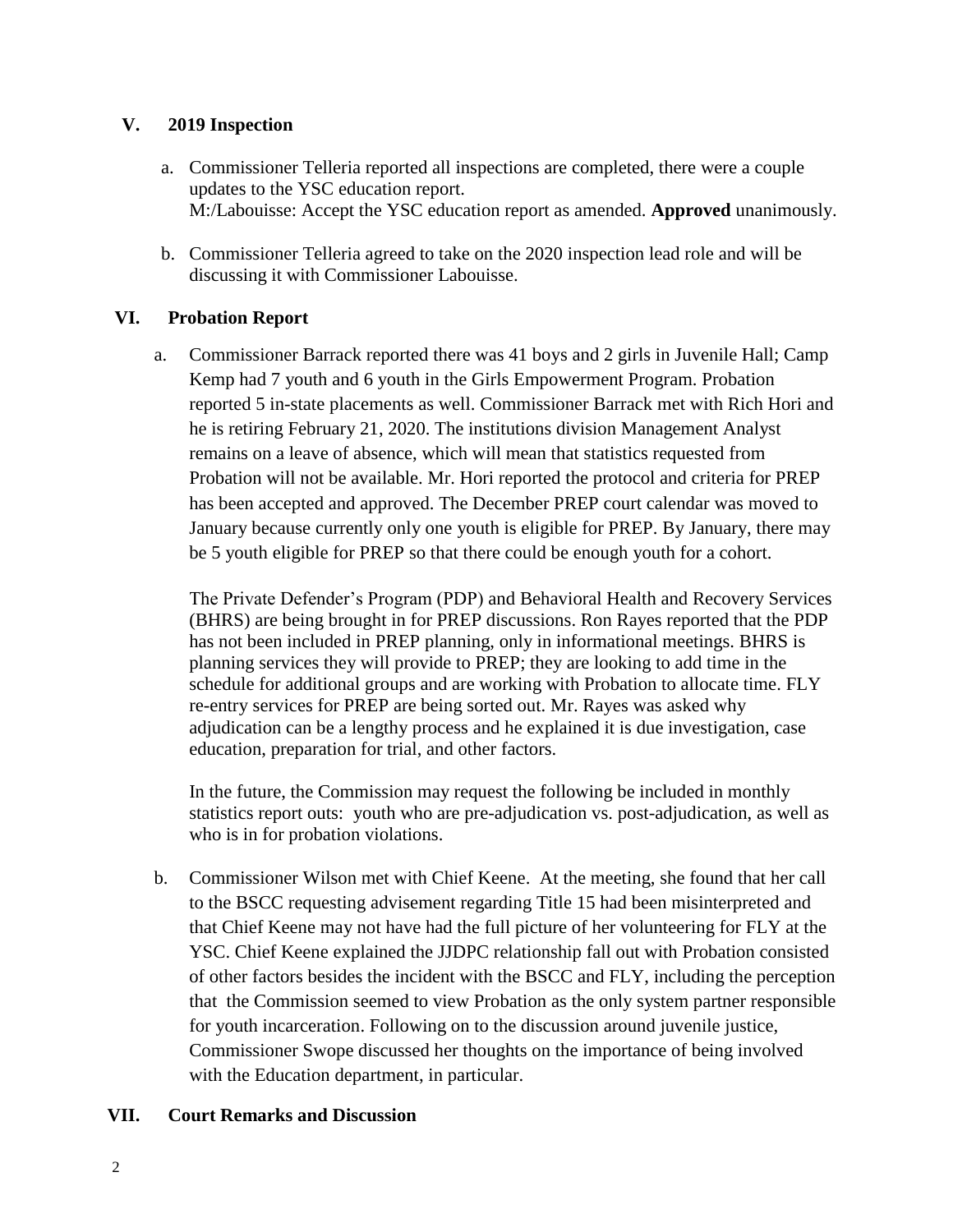Judge Etezadi spoke on the implementation of the Competency Program. WIC section 709 states courts shall suspend all proceedings if a minor is found incompetent. The Competency Program is designed to restore a youth to competency and will work with mental health professionals who will try to restore the youth to competency. Misdemeanor cases will be dismissed for youth found incompetent. Youth with 707b offenses will have 12-18 months to restore competency. The program is focused on youth who have severe mental health issues in order to treat the underlying factors.

#### **VIII. Private Defender Program Remarks and Discussion**

Ron Rayes stated the PDP will meet with Probation on December 15, 2019 to discuss PREP. The PDP would like to expand the criteria in order to open the program up to more youth.

#### **IX. District Attorney Remarks and Discussion**

*None*

#### **X. County Office of Education Remarks and Discussion**

*None*

#### **XI. Youth Commission Update**

Sathvik reported the Youth Commission is deciding on what to plan for 2020. He would like to work on the census and assure Juvenile Justice is involved.

#### **XII. Discussion: Strategic Planning for 2020**

Commissioner Labouisse would like to guide an effort to produce a strategic plan for the Commission. This is a collaborative process, it involves interviewing people involved including stakeholders and bringing in external input. The process also takes several months and would require a sub committee that will meet outside of the JJDPC scheduled meetings in order to determine goals and long-term plans.

#### **XIII. Discussion: JJDPC's Delinquency Prevention Mission**

Commissioner Labouisse spoke on ideas he envisions in order to create plans for Delinquency Prevention. Commissioner Wilson mentioned it would be ideal for the Commissioners to meet and discuss topics they are passionate about and how to pursue those topics.

#### **XIV. Report Outs**

a. Chair Gustafson reported that the follow up letter to the Board has been sent. Chief Keene reviewed and did not comment.